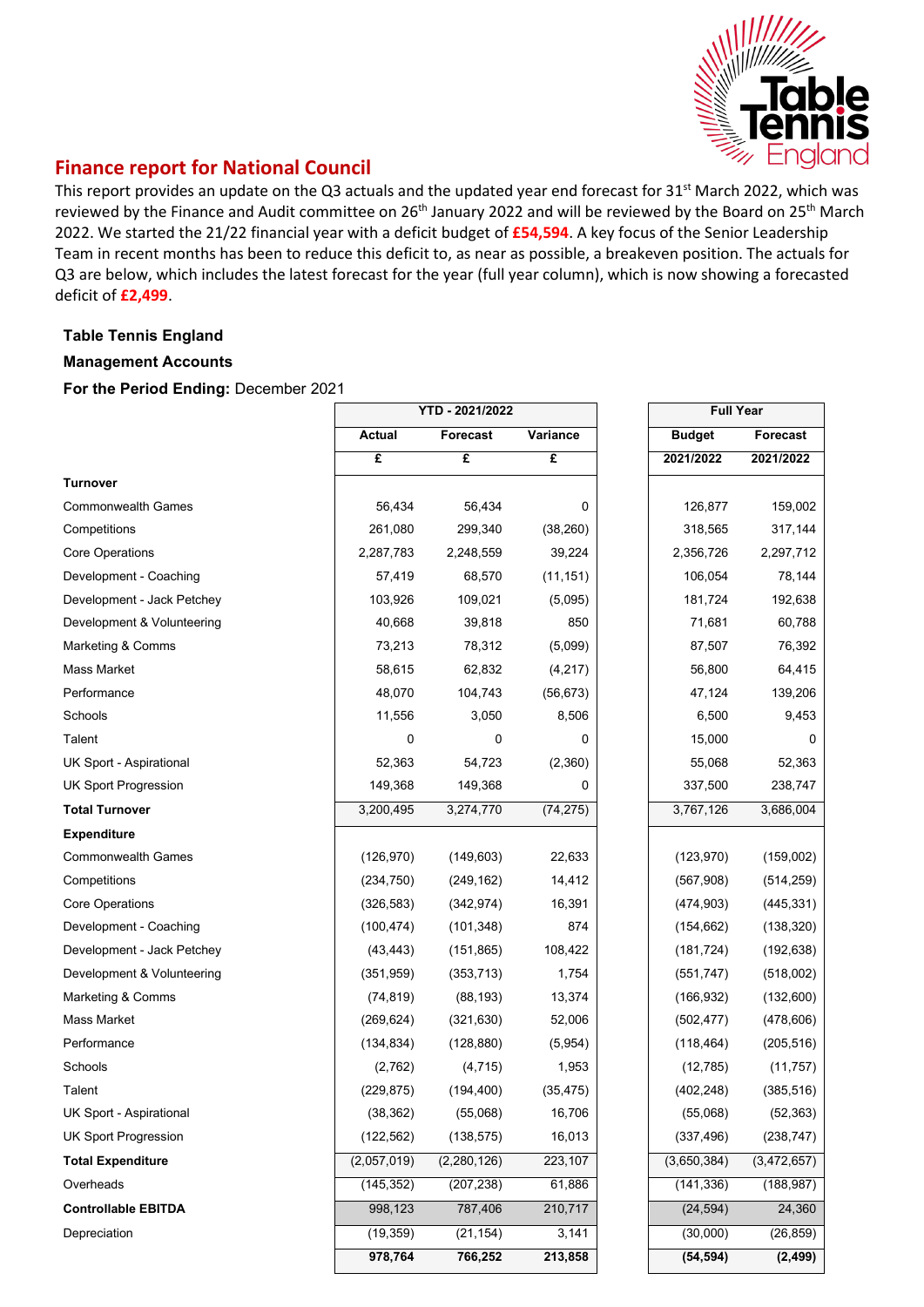

# **Income and Expenditure Summary**

When we originally compiled the budget for 21/22, we assumed for the most part it would be business as usual, apart from the level of membership renewals and those competitions we aware that had already been cancelled. It's also worth noting that restrictions were still in place, which allowed us to continue to make savings in some areas, such as holding meetings virtually, reduced rent and travel expenses.

I have provided information below to give some context to the variances against the original budget and updated forecast.

## **Staffing**

In order to contribute to reducing the deficit for the year, it was necessary to introduce a recruitment freeze in December, unless a role was already at a "live" stage. The teams where this has had the greatest impact have been the Competition and Development departments. It is expected that the freeze will be lifted on the approval of the 22/23 forecast budget.

**Competitions** – Income for the Year to date (YTD) was less than forecasted in Q2, this is mainly due to timing of entry fees being paid later than forecast, probably also due to entrants waiting to see if any further restrictions were imposed due to the pandemic. The adjusted forecast for income and expenditure has been reduced, with more of a reduction in expenditure, largely due to vacant staff posts.

**Core Operations** –There have been savings from staff expenses, as well as committee meetings being held remotely, which meant we have spent less for the YTD than forecast. Although the expenditure has increased in the year end forecast compared to the original budget, this is for the Centenary post.

Income is slightly more than forecast for the YTD, which is due to membership renewals being greater than expected at the end of Q3. As well as receiving a couple of small one-off grants. Including one for the recruitment of an Interim and permanent CEO. Compared to 19/20 membership numbers, we have now had over 80% of members renew.

**Marketing** – The income and expenditure is broadly in line with the forecast for the period, but income for the year end has reduced, which is due to the change in the Kit sponsorship contract being less than in previous years.

**MASS Market** – While the Mass activities still haven't been able to return to normal, we have been providing equipment to people at home as well as supporting our partners.

There is still likely to be a small underspend in staff costs, due to 2 staff members having been on Maternity leave, who returned to post mid-September, one of which is also at reduced hours compared to previously.

**Talent –** For both Talent & Performance, there is still so much uncertainty with the international calendar, which means forecasting accurate expenditure is proving challenging. However, we are working to improve this as much as possible.

**Performance –** The original budget had been built on net expenditure assumptions for events that require recharging. So, when the forecast was updated for this year, the income and expenditure forecasts have been updated, rather than using net figures alone.

**Development –** We continue to see a reduction in staff travel expenses for the YTD, which has also been reflected in the year end forecast, along with a delay in recruitment costs that had been originally budgeted for. Activity had not yet returned to normal at the end of Q2, but with the launch of the new "Level the table" grant scheme, we can see that expenditure is returning to forecast levels in Q3.

## **Coaching**

There has also been a reduction in income and expenditure for the YTD, this is due to a delay in being able to provide Coaching courses, which didn't resume until the latter part of June.